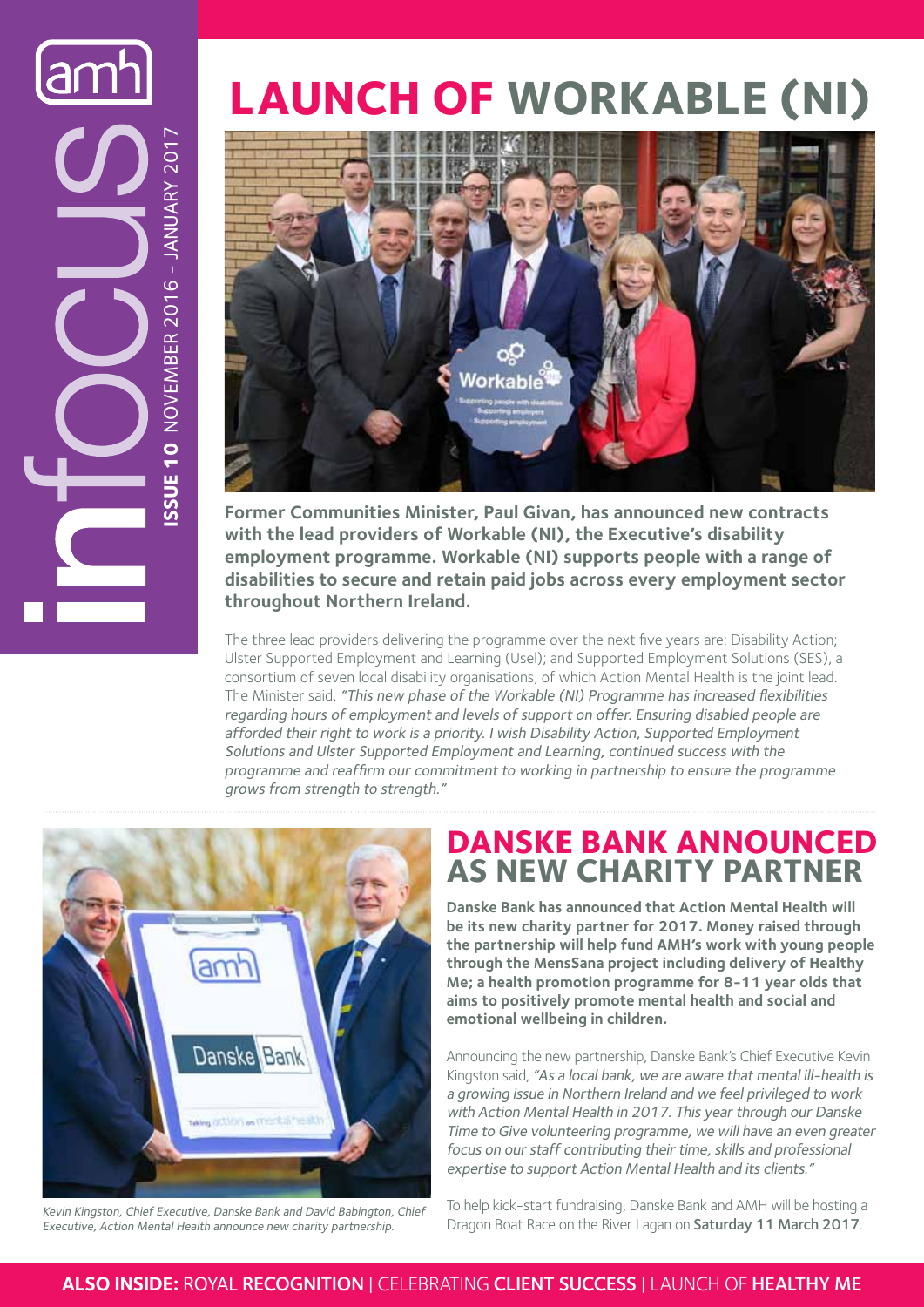#### *infocus*

## **Celebrating client success in Portadown & Downpatrick**



Lord Mayor Cllr Garath Keating presents Grainne McAleavey with her certificate at Action Mental Health's celebration event in Portadown Town Hall. Also pictured is Colin Loughran, AMH Service Manager and Adrian Corrigan, Assistant Director of Mental Health Services.

**There was a celebratory mood in Portadown Town Hall on 31 January as AMH New Horizons Craigavon & Banbridge recognised the achievements of their clients.** Lord Mayor Cllr Garath Keating was in attendance to present a range of certificates to mark the many accomplishments in areas including employability, IT, photography, horticulture, wellbeing and business and administration. Speaking at the event Colin Loughran, AMH Service Manager said, "I am delighted to see the achievements of all the learners and applaud everyone on their hard work and recovery journey. It's a pleasure to work with, and for, people so determined to make positive change in their lives no matter how small that role may be."



Colin McGrath MLA with Robert Owens, Service Manager, AMH New Horizons Downpatrick.

**Also celebrating recently was AMH New Horizons Downpatrick, who welcomed Colin McGrath MLA to the service for their Christmas Coffee Morning and to present certificates gained by clients over the past year.** Colin McGrath said, "Having wonderful organisations such as Action Mental Health in our midst, working with and helping local people is a major credit for our area."

A huge well done to everyone who received certificates.

# **25 years of service awards**



**Congratulations and a huge thank you to valued members of the AMH team who recently celebrated 25 years of service with us.** Receiving a memento to mark their 25th anniversary were Audrey Allen, Brian Hughes, Carol Chesney, Caroline Ferguson, Flo Dagens, Jennifer Teggart, Maria McVeigh and Selwyn Johnston.

# **Royal recognition**



**Selwyn Johnston, Service Manager, New Horizons North Down & Ards has been recognised in the Queen's New**  Year's Honours list. Receiving the British Empire Medal for services to the community in Enniskillen, Selwyn has worked with AMH for the past 25 years. One of the founders of the Enniskillen Heritage Group in 1997, Selwyn is Chairman

and Curator of Headhunter's Railway Museum in Enniskillen and is passionate about railway heritage and local history. Congratulations Selwyn!

# **And the award goes to...**

**Many congratulations to Pauline Matthews, Skills Coach in AMH New Horizons North Down & Ards who was the first recipient of the Chairman's ICE Award.**  The award is presented twice a year in recognition of a staff member's contribution to Innovation, Creativity and Excellence. Pauline was nominated for the project One Thing by her colleagues - well done!

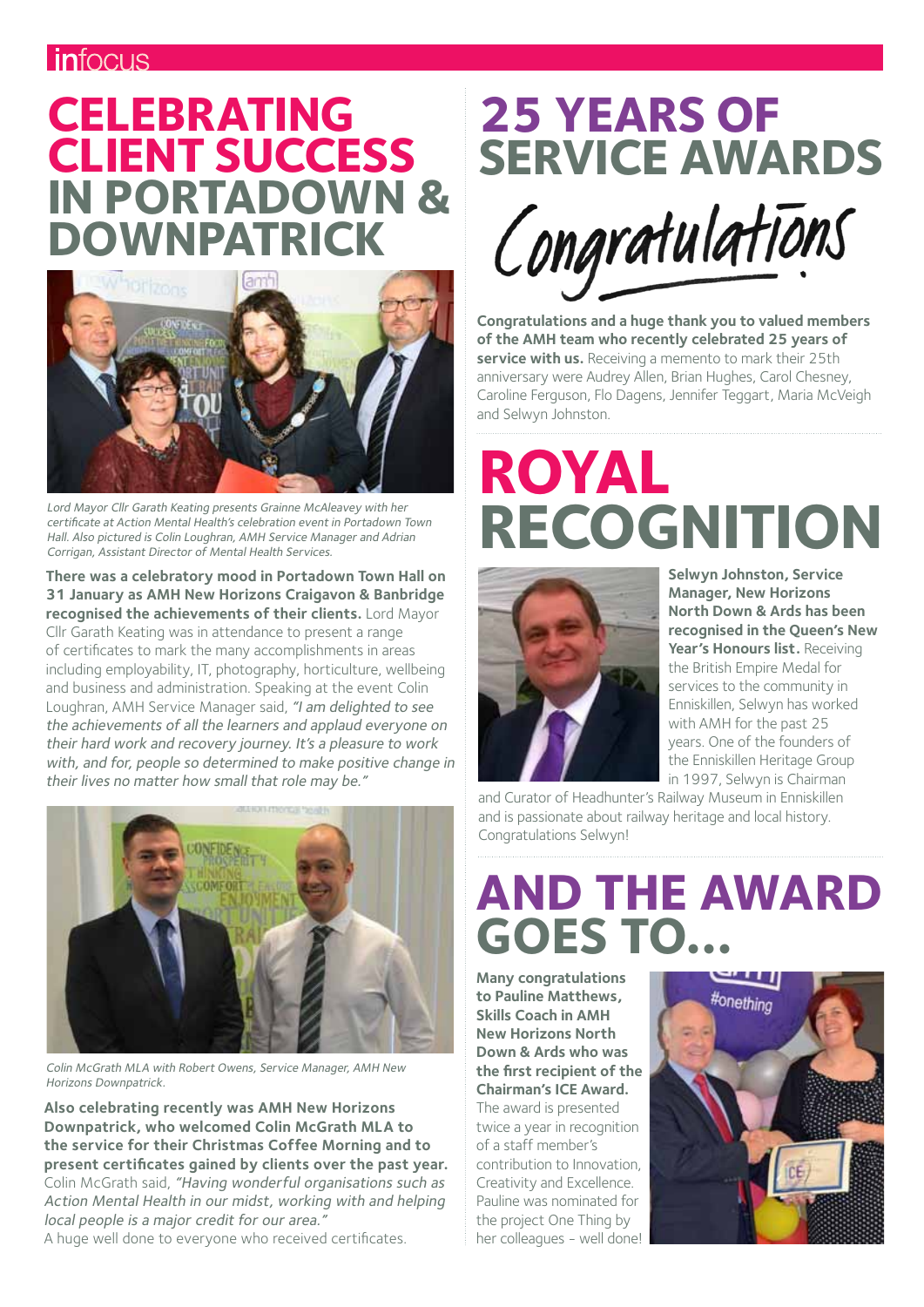## **Employability training in Downpatrick**



**AMH Downpatrick was delighted to receive a visit from Christine Cunningham, Branch Manager, Danske Bank and Joan Fegan, Careers Service, Ballynahinch JBO recently.** They visited the service to enable clients undertaking employability training, as part of the ESF Working it Out project, to experience a job interview. This was a very beneficial experience for the clients involved, with the feedback proving to be particularly useful.

### **Marking Chinese New Year in Foyle**



**Foyle New Horizons celebrated Chinese New Year by welcoming members of the Chinese community to the service.** Everyone enjoyed gathering together to sample the 'Gunpowder Beef', a change from their usual menu, followed by a tour of the service. It's hoped that the success of this event will be repeated in the future with other communities.

# **Book pick-me-up**



**Alan Young, Translink, Mickie Harkin, AMH and Jenni Doherty, Little Acorns Book Store/Guild Hall Press pictured at Translink's Blue Monday Book Sale.**  Held on Monday 16 January, reported to be the most depressing day of the year, Translink encouraged commuters to purchase a book for their journey, availing of the well-being benefits of reading and enjoying a stress-free journey.

## **Launch of Healthy Me**



**Action Mental Health launched its new mental health promotion programme for Primary Schools called Healthy Me, at Carrick Primary School in Lurgan.**  The initiative is designed to raise awareness of mental health and wellbeing amongst Key Stage 2 children in the school setting, and provide them with the skills, coping strategies and resilience to prevent poor mental health. Healthy Me has been developed in Northern Ireland through a collaboration between Action Mental Health MensSana, the Royal College of Psychiatrists (NI) Public Engagement Committee (RCPsych NI) and Step 2 Child and Adolescent Mental Health Service (CAMHS) in the Southern Health and Social Care Trust.